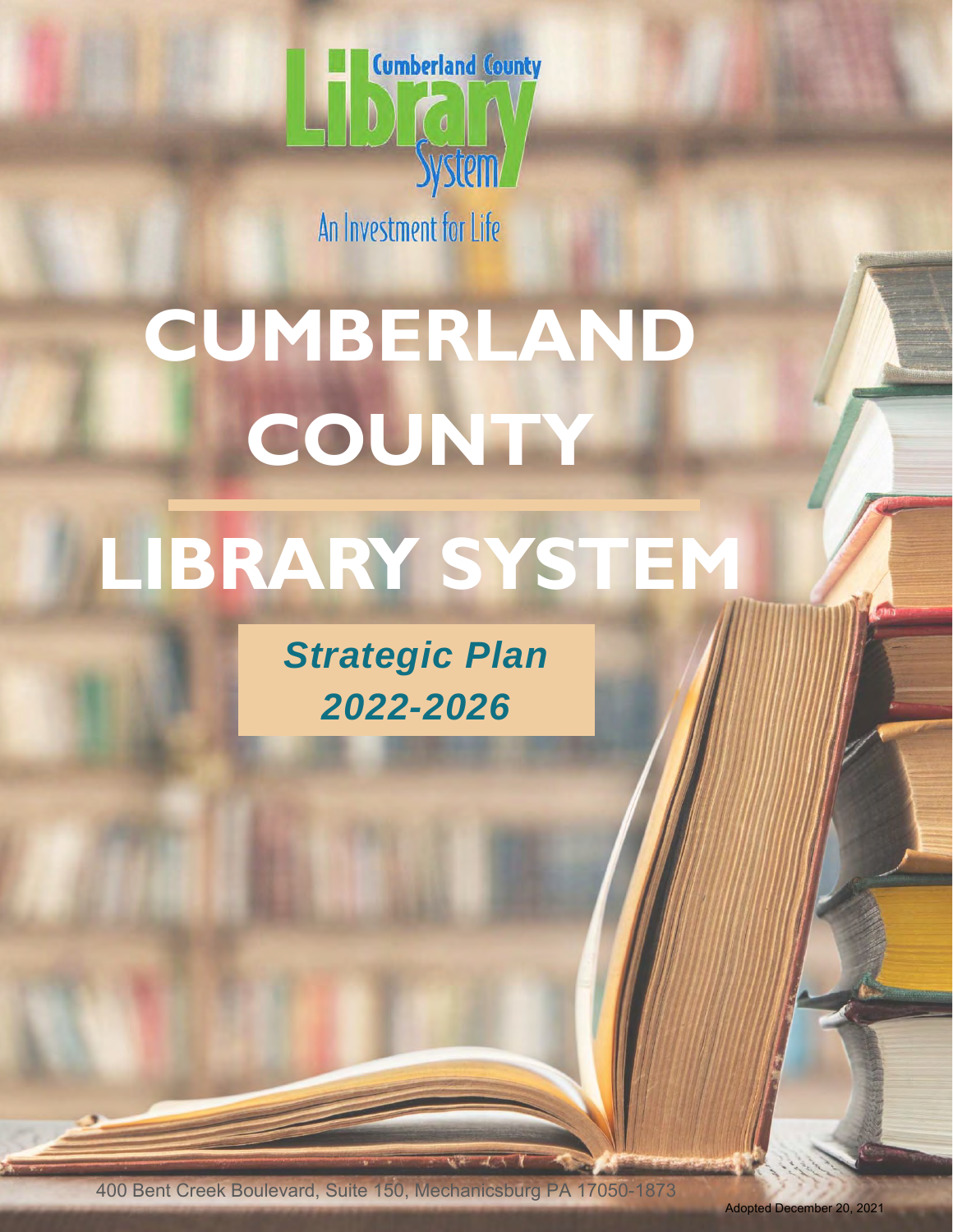*Vision: Equitable access to high quality library services and information* 

#### *Mission:*

*The Cumberland County Library System enhances the capacity of member libraries, encourages lifelong learning, and facilitates access to information and technology, all to improve the quality of life in our communities.* 

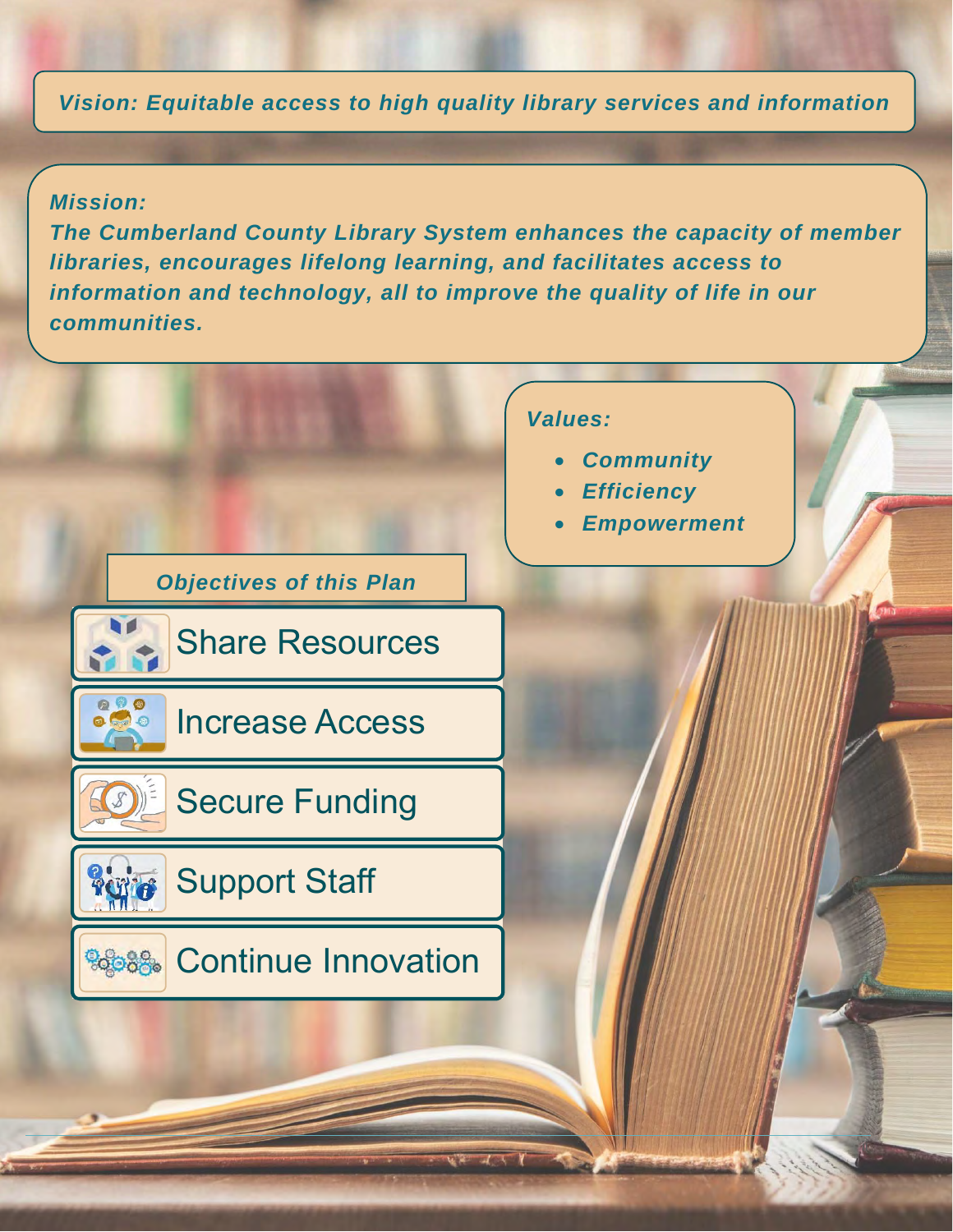



# **TABLE OF CONTENTS**

| Planning Process & Data Highlights 6 |  |  |
|--------------------------------------|--|--|
|                                      |  |  |
|                                      |  |  |
|                                      |  |  |
|                                      |  |  |
|                                      |  |  |
|                                      |  |  |
|                                      |  |  |
|                                      |  |  |
|                                      |  |  |
|                                      |  |  |

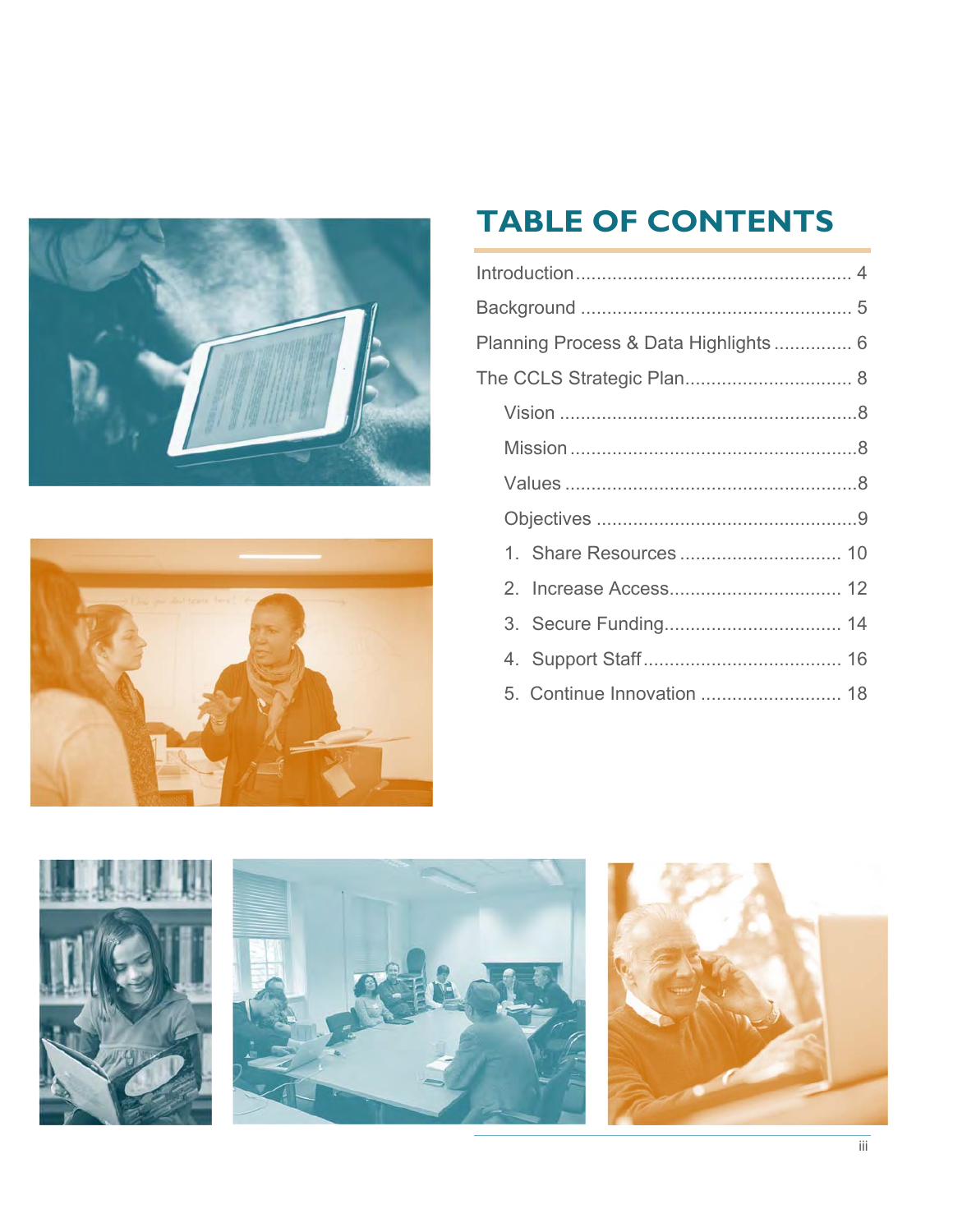# **INTRODUCTION**

The Cumberland County Library System (CCLS) consists of seven (7) federated local libraries, one (1) branch facility, a system headquarters office and an associated non-profit Cumberland County Library System Foundation. The library system provides service to more than 253,500 people in Cumberland County and a small portion of Franklin County.

This plan represents the overall strategy for the CCLS over the next five years and was presented to the Cumberland County Library System Board (CCLSB) for approval on December 20, 2021.

Throughout the life of the plan, library system staff will develop an activity plan to support the overall strategy. Staff will regularly review progress toward meeting plan goals and report to the CCLSB and the Cumberland County Board of Commissioners. The activity plan will evolve as we work toward each objective, taking into account the strategic plans of our member libraries, as well as industry, environmental, and economic changes on local and global levels.

The CCLS strategic planning process was inclusive and enlightening. We remain committed to our customers – both the member libraries and the residents of Cumberland County – and to our core services. We are excited about the focus this plan will bring through 2026 and hope this plan inspires growth and change over the next five years that lead to increased impact in our community and our member libraries.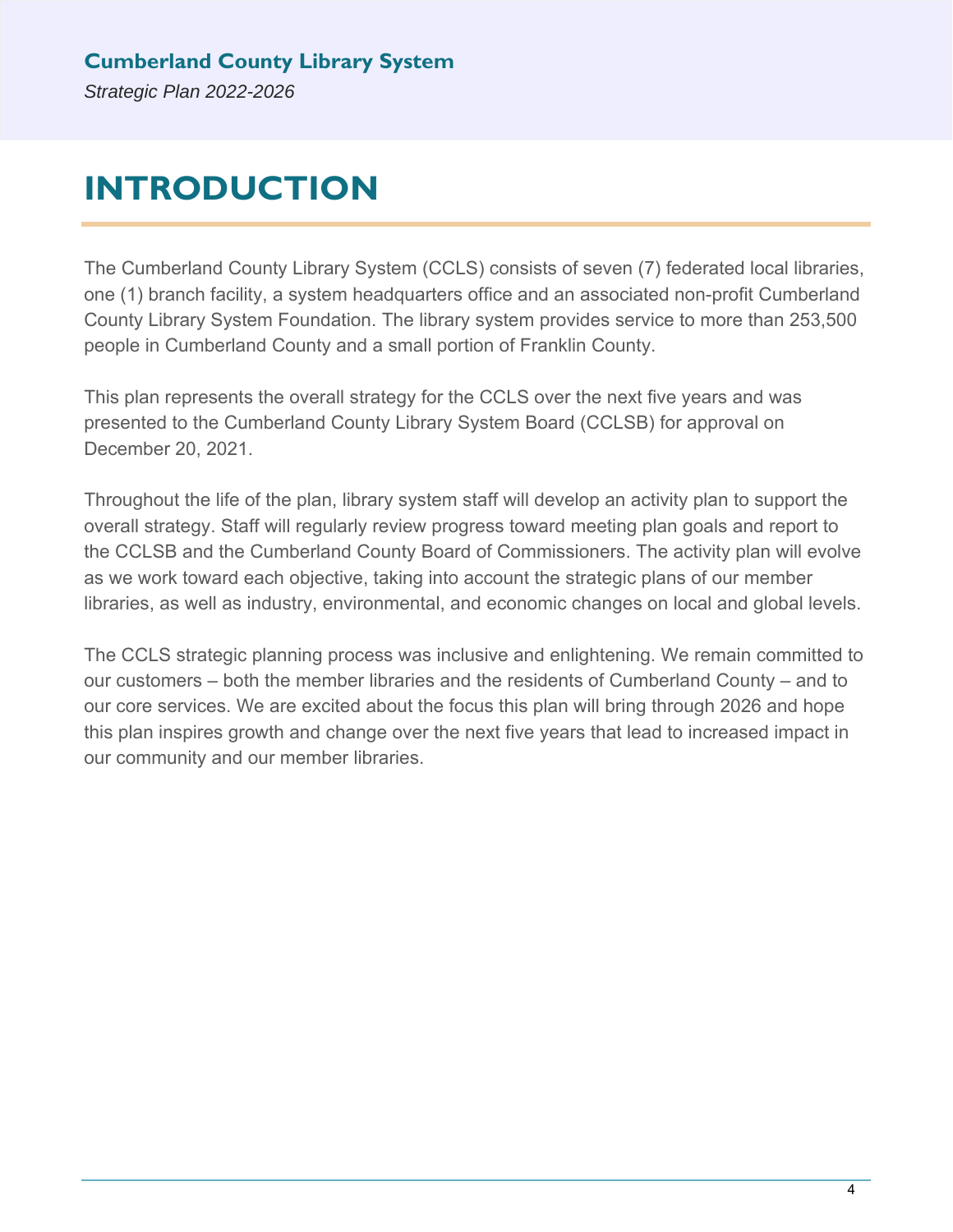# **BACKGROUND**

The strategic planning process allowed a steering committee of community and member library volunteers to review planning documents and data to bring focus and direction under one plan. CCLS engaged in this planning process under the direction of a Board-selected consultant using both traditional planning elements, and processes such as Appreciative Inquiry, to determine what is working and what is possible to become the kind of organization we determine we want to be.

Jim Weischedel of HR Enhancement Solutions, a strategic planning consultant for PANO, helped guide the planning process. The planning team included:

- **Stephanie Andrejack**, Cleve J. Fredricksen Library
- **Carolyn Blatchley**, CCLS Executive Director
- **Jairee Counterman**, CCLS Advancement
- **Manal El Harrak**, Bosler Memorial Library
- **Jessica Howard**, Waidner-Spahr Library (Dickinson College) and CCLS Futures Task Group
- **Blair Lawrence**, New Cumberland Public Library
- **Megan Mancino**, Jeffrey W. & Jo Anne R. Coy Public Library of Shippensburg
- **John McCrea**, John Graham Library and CCLS Board
- **Cindy Mortzfeldt**, Joseph T. Simpson Public Library
- **Linda Willis**, Joseph T. Simpson Public Library and CCLS Foundation

The planning team met regularly starting in November 2020 to design, manage, and execute the planning process. Work was completed in December 2021.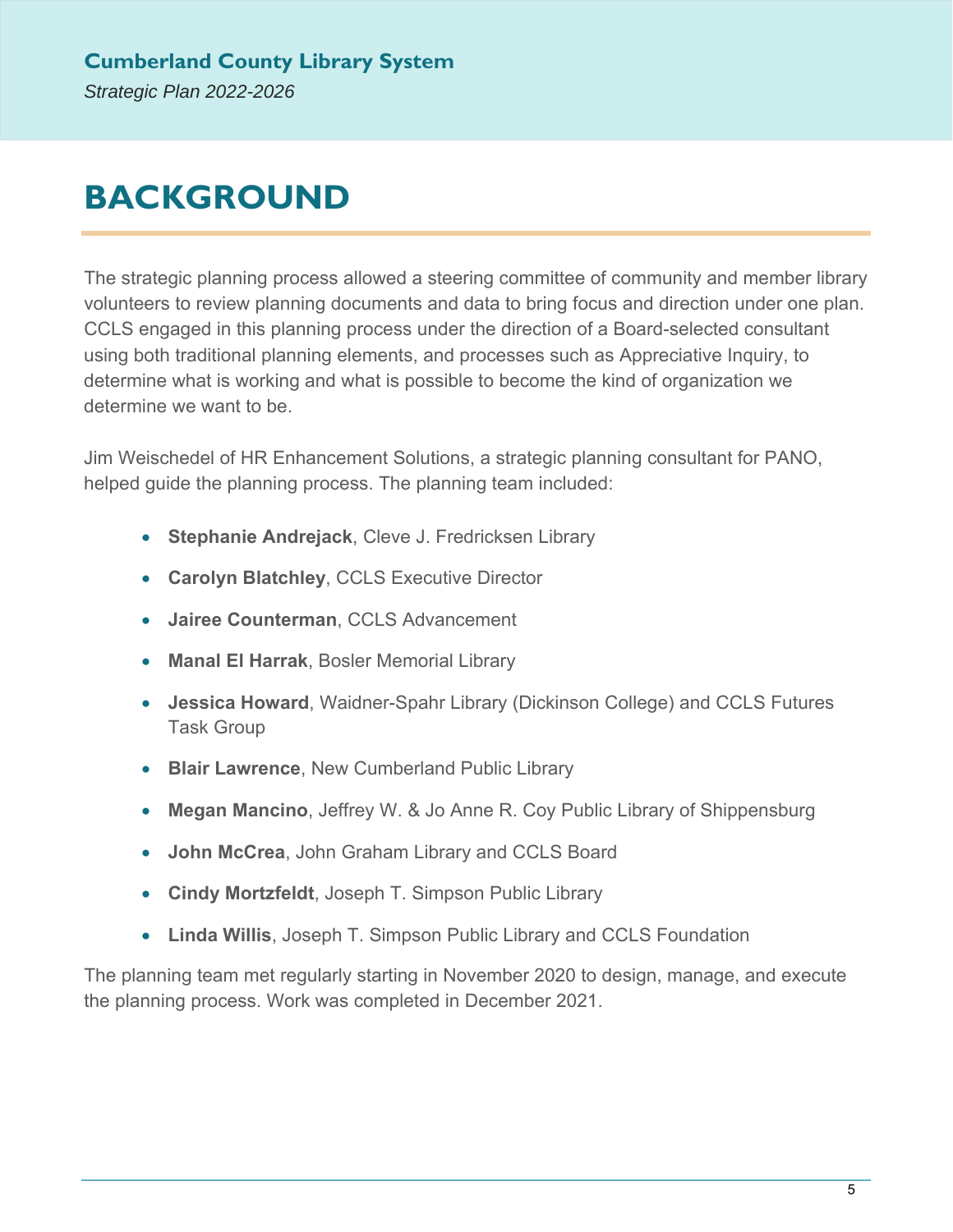## **PLANNING PROCESS & DATA HIGHLIGHTS**

In order to create a cohesive, actionable plan, we provided educational sessions for the steering committee, surveyed a variety of user groups, conducted targeted interviews, and solicited information from focus groups.

In terms of education, the consultant provided background on three concepts used in the process: *Appreciative Inquiry*, Hildy Gottlieb's *Pollyanna Principle* and Simon Sinek's *Start With Why*. The library system's executive director also provided an overview of the federated library system structure in Pennsylvania, the funding structure for CCLS (including the distribution formula) and documents such as 2019 Edge Assessment Results and member library strategic plans.

The steering committee developed a Community Stakeholder Survey which addressed the profile of the individual completing the survey, the respondent's perception of a library system, the perceived strengths of the library system, dreams that the respondent has for the future of CCLS, and an open-ended section for sharing anything else. This survey was pushed out with targeted emails to library cardholders (active and inactive), contacts at schools and other educational facilities, CCLS and member library board members, Friends and CCLS Foundation members, staff, and the Cumberland County Commissioners. 365 people responded to this survey.

Our profile questions in the survey helped us to identify the groups we wanted to further explore using Focus Groups. The member library directors, the County Commissioners and the CCLS Board were selected. We also determined that one-on-one interviews were needed with member library Board Presidents and the executive directors of five Pennsylvania library systems we admire.

We used targeted questions during the focus groups and interviews to increase our understanding of the concerns these groups had, and how the library system could best respond. We specifically asked about:

- Thoughts on drafted vision, mission and objectives
- Aspirations they have for member libraries
- Challenges they think libraries and library systems will be facing in the next 2- 3 years
- Concrete goals they thought the library system should achieve, and what success looks like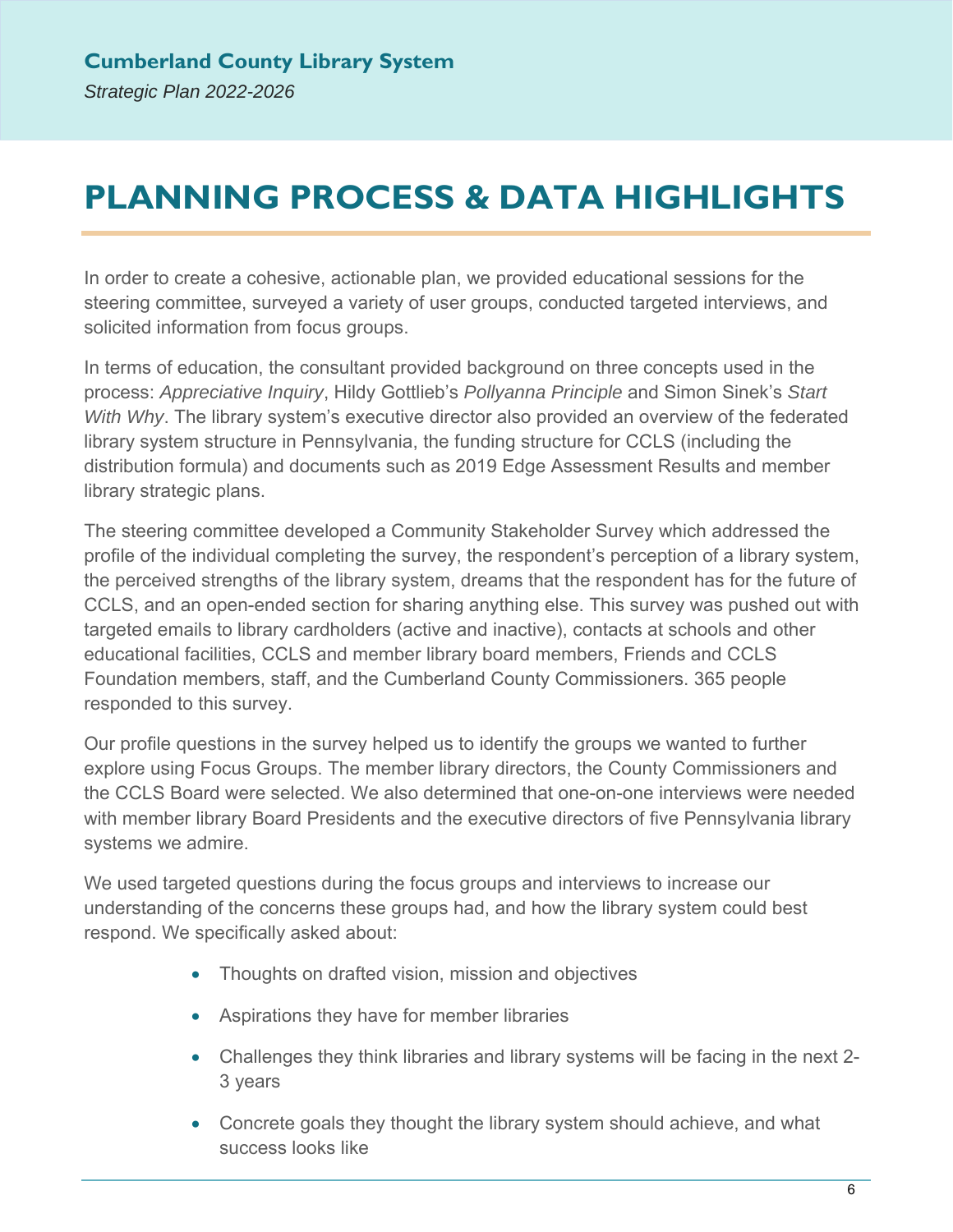- Opportunities for growth over the next 5-10 years
- Tasks or processes that could be given up in the future

Participants provided a wide range of comments, including current library activities and possible activities and areas of focus for the future. Supporting documentation such as survey responses and notes from focus groups and interviews are on file at the library system headquarters office.

The planning team used this information to narrow down the vision, mission, and five strategic objectives. Each objective was assigned three goals, with a listing of possible activities to be reviewed no less than annually throughout the life of the plan.

The five objectives were shared with the CCLS Board in the Executive Director's October 2021 Board Report, and two drafts of the plan were shared with member library directors and library system headquarters department heads. The plan was adopted by the CCLS Board on December 20, 2021.

For questions on the CCLS Strategic Plan, please contact the library system's executive director at 717-240-6175 or ccls@cumberlandcountylibraries.org.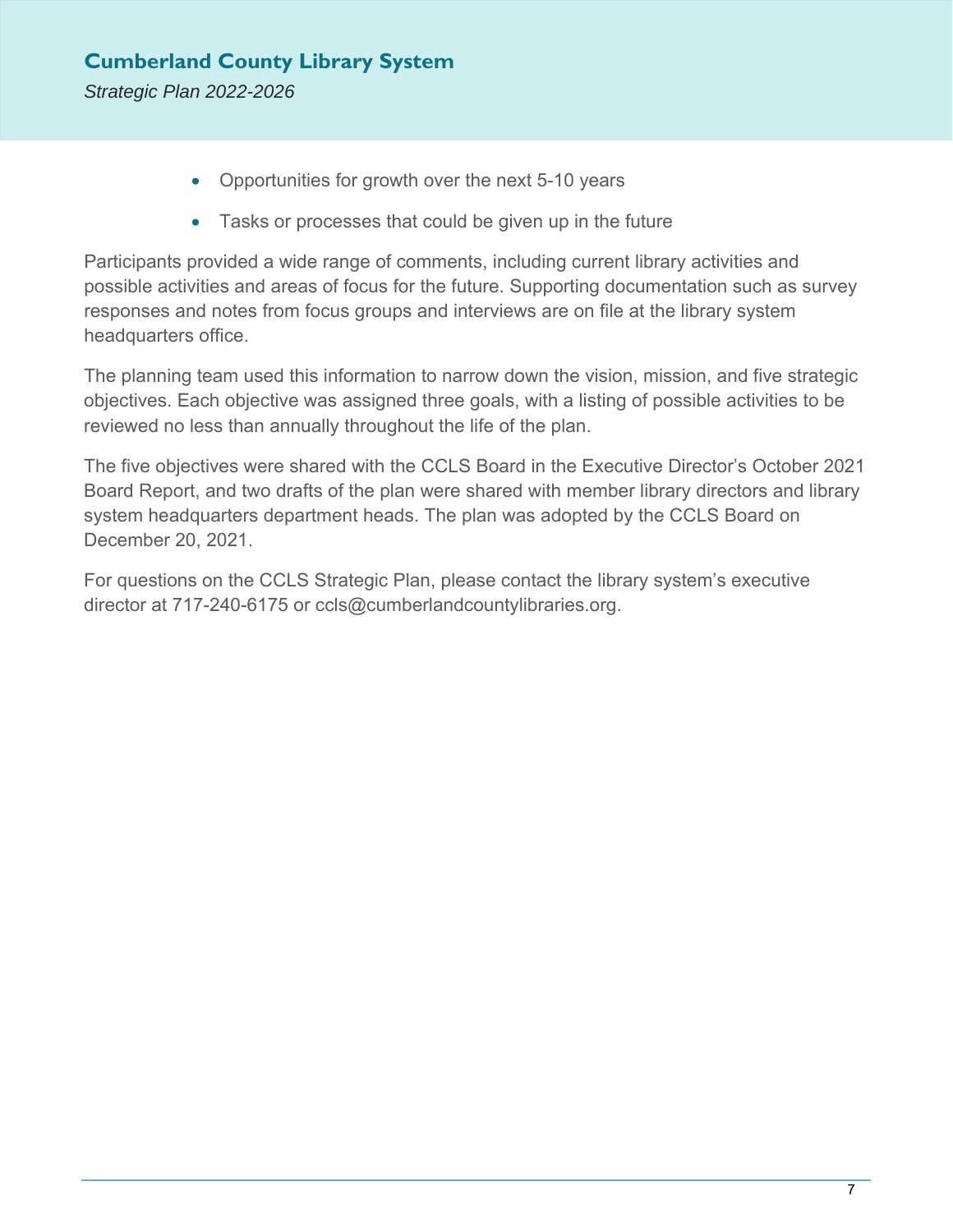# **THE CCLS STRATEGIC PLAN**

## **Vision**

The vision of the Cumberland County Library System is equitable access to high quality library services and information.

## **Mission**

The mission of the Cumberland County Library System is to

- o enhance the capacity of member libraries,
- o encourage lifelong learning, and
- o facilitate access to information and technology,

all to improve the quality of life in our communities.

### **Values**

#### **Community**

The library system connects and empowers member libraries to serve as community hubs, places where people can meet to discuss issues and ideas in a welcoming, friendly and safe environment.

#### **Efficiency**

The library system provides support to the member libraries to achieve efficiencies that could not be attained by one library alone with a focus on sustainability and access to materials, technology and services.

#### **Empowerment**

The library system helps people create positive change through the power of connection and knowledge by providing places and opportunities for lifelong learning, and respecting the dignity of all individuals.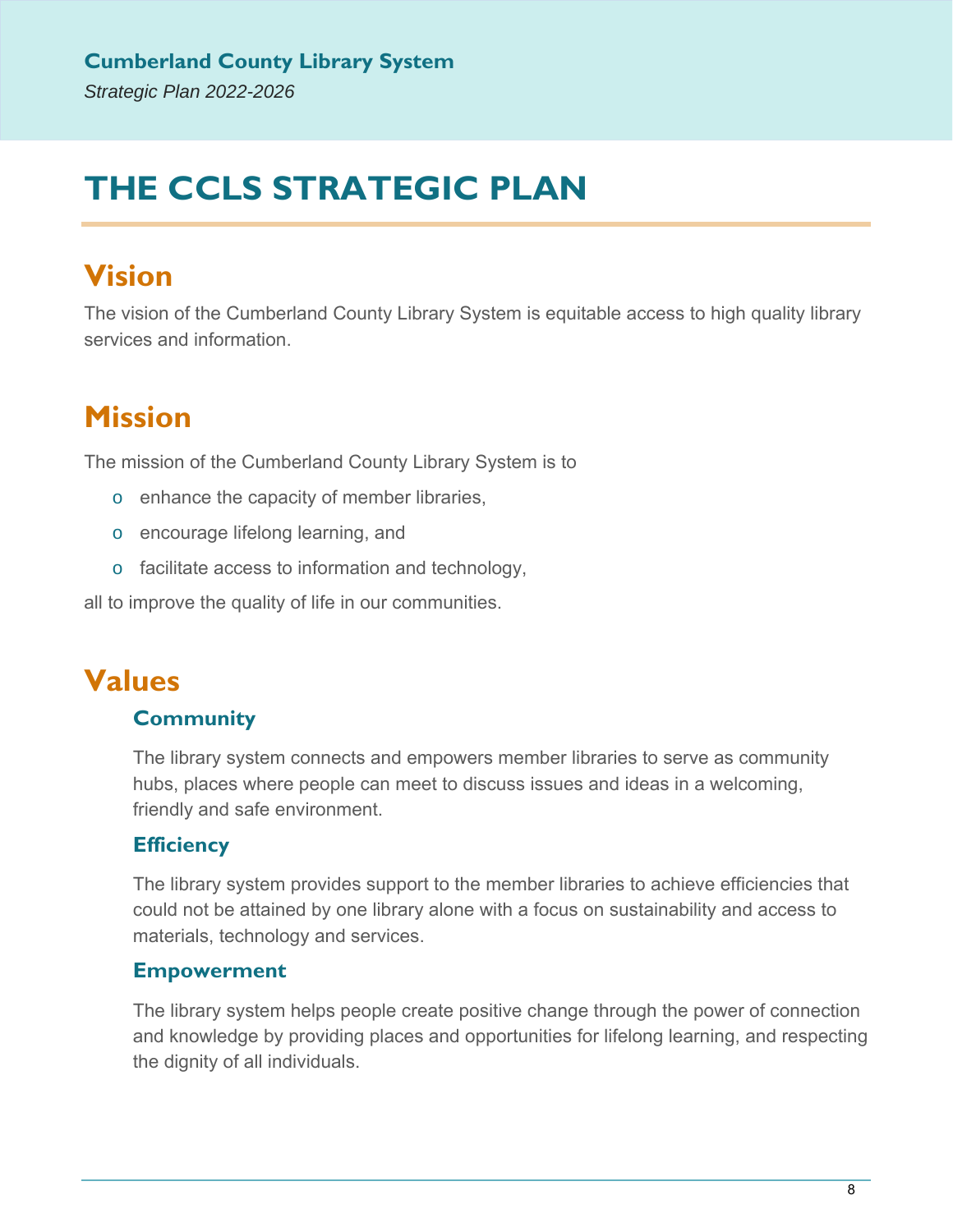#### **Cumberland County Library System**  *Strategic Plan 2022-2026*

## **Objectives**

This strategic plan contains five Objectives, each with potential measures of success, and fifteen Goals (three per objective) along with possible activities which are subject to change throughout the life of the plan based on the assessment of the Board, system headquarters staff and member library directors.

Potential measures of success are the possible indicators of achieving success for the objectives.

The objectives of this strategic plan fall into five distinct areas:

- Share Resources
- Increase Access
- Secure Funding
- Support Staff
- Continue Innovation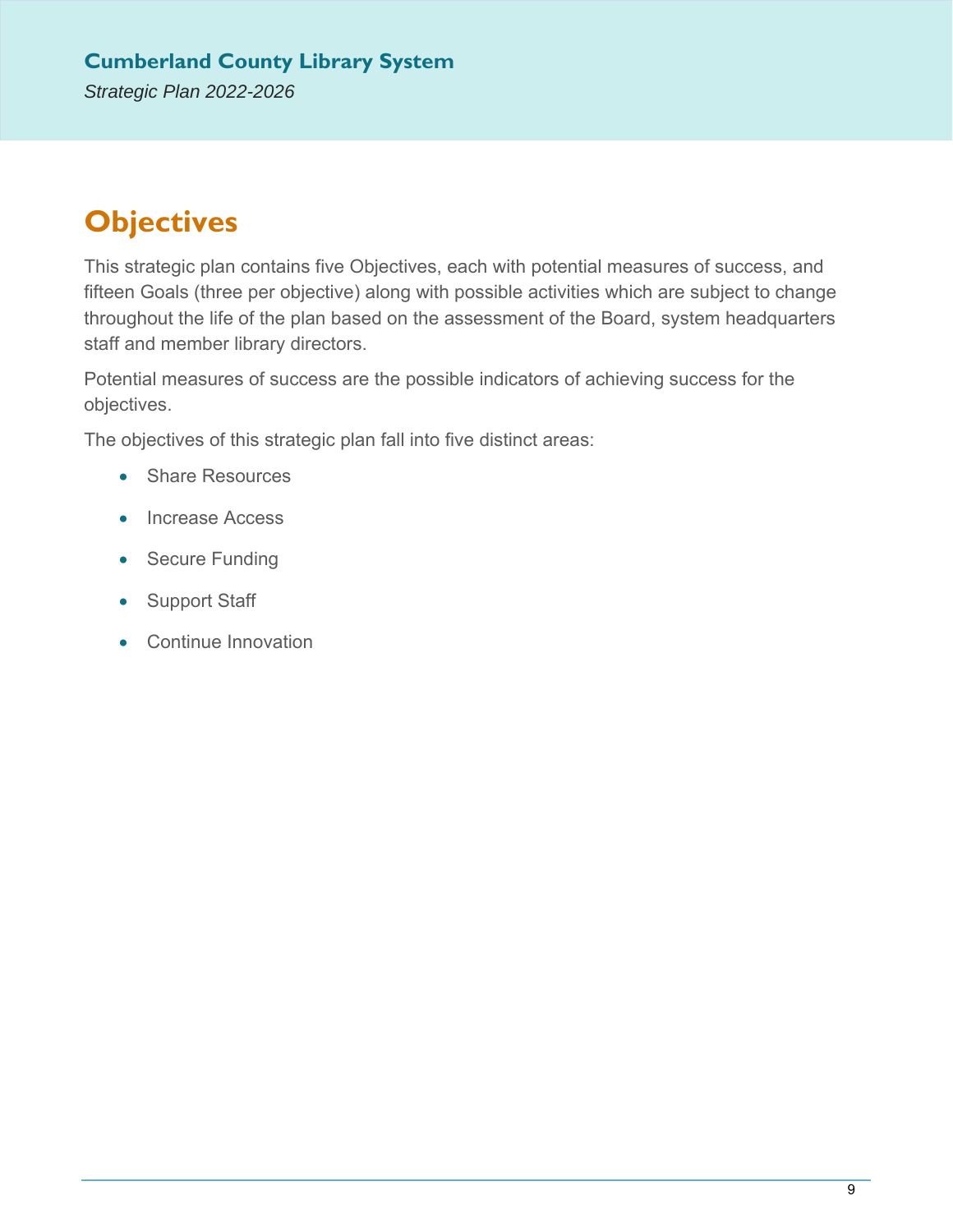## **1. SHARE RESOURCES**

#### **Objective 1: Share Resources**

*The library system will seek to maximize shared resources to take advantage of economies of scale, increase efficiency and improve collaboration.* 

Potential Measures of Success:

- Improvement / containment of operational costs
- Allowance for shared job specialists
- Expedited delivery of popular titles

**Goal: Seek opportunities to share staff positions between/among libraries and/or the library system.**

Possible Activities:

Traveling IT staff member to work with patrons who have technology questions

Library-based staff member who can be regularly contracted out to other libraries (such as Finance, Development or Human Resources)

Centralize marketing to bring marketing in house with representation from each of the member libraries and the library system

Utilize the County Communications department for larger-scale project promotion

Centralize human resources tasks such as background checks, required clearances, annual training requirements, etc.

#### **Goal: Encourage consolidation of purchases for popular materials to ensure expedited delivery at the best price.**

Possible Activities:

Develop a methodology for the shared purchase of best sellers and popular authors

Explore options to receive best sellers most efficiently

#### **Goal: Explore the options of utilizing economies of scale to enhance member library value in insurances and other services.**

Possible Activities:

Investigate group purchase programs and legality of the process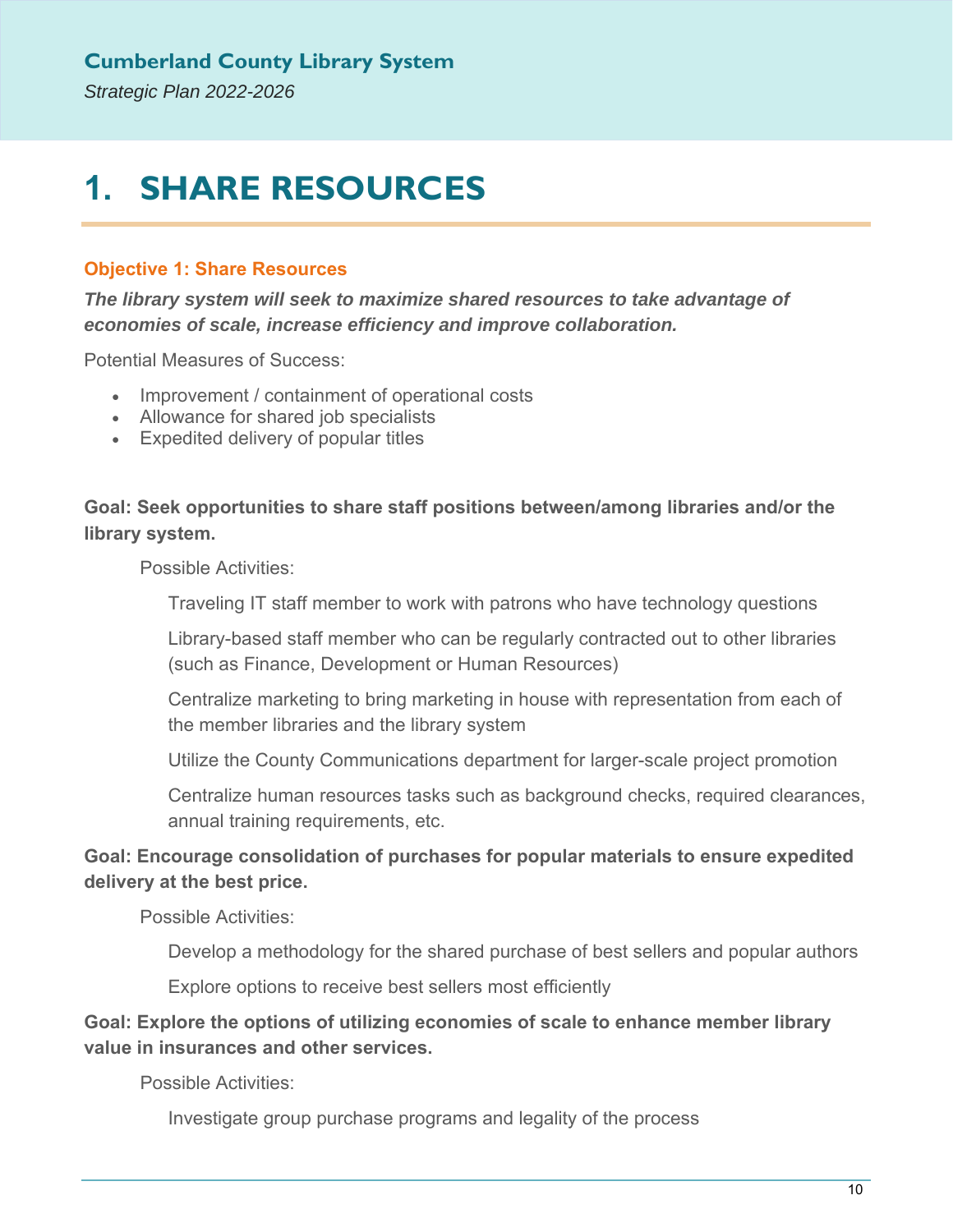*Strategic Plan 2022-2026*

Joint purchase of insurances and services such as healthcare, workers' compensation, unemployment, etc.

#### **Progress Report on Objective 1: Share Resources**

| ADOPTED ACTIONS AND PROGRESS (TO BE EDITED THROUGHOUT THE LIFE OF THE PLAN) |       |                  |
|-----------------------------------------------------------------------------|-------|------------------|
| <b>Action:</b>                                                              | Year: | <b>Progress:</b> |
|                                                                             |       |                  |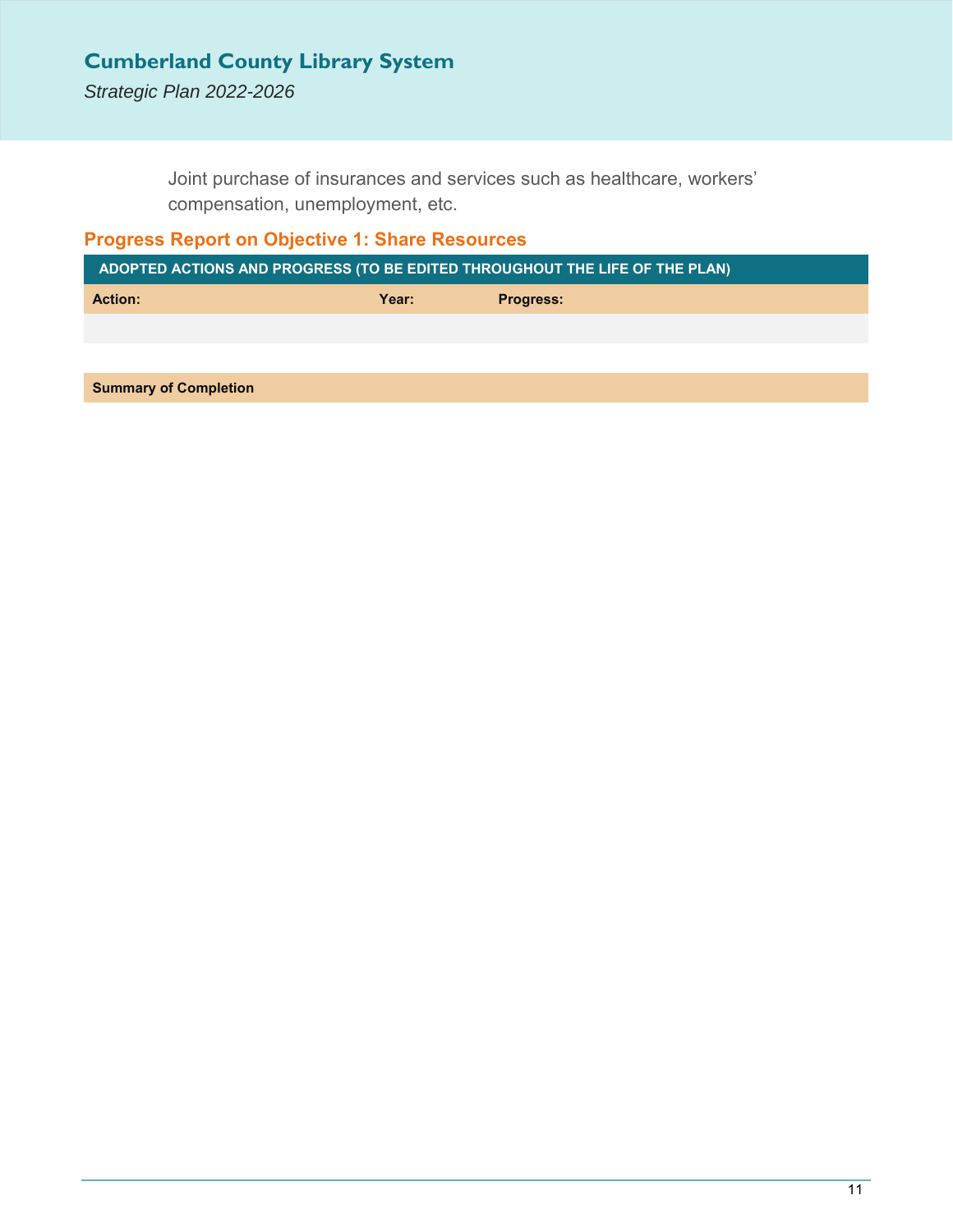# **2. INCREASE ACCESS**

#### **Objective 2: Increase Access**

*The library system will work to reduce or eliminate institutional barriers to library services.* 

Potential Measures of Success:

- Increased engagement with school and municipal community leadership to build strong working relationships
- Deliberate engagement with targeted populations to gather data that motivates change
- Improved services and collections that reflect diversity, equity, inclusion and belonging

#### **Goal: Redefine our role in the community to be more welcoming and inclusive, and ultimately increase participation**

Possible Activities:

Determine barriers that make it difficult to join or use the library

Find out why former users do not return to the library

Explore the use of auto-renewal for library materials

Encourage member libraries to use the tools such as the PA Forward platform or Turning Outward program to increase reach

Consider opportunities for Library of Things (lending hotspots, cake pans, fly-fishing rods, nature backpacks) and associated catalog and marketing needs

#### **Goal: Strengthen partnerships with volunteers, schools and community agencies.**

Possible Activities:

Identify potential constituent groups with needs that libraries are not currently serving

Identify potential partner organizations in the community to assist us in meeting these needs (examples: Talk Tank mental health services at Ephrata Public Library with Wellspan Health; pick-up lockers in community locations)

Provide access to community services such as payment of parking tickets, purchase of dog licenses, and serving as polling places

Utilize library space to provide County information and services, and utilize County office space to provide library information and services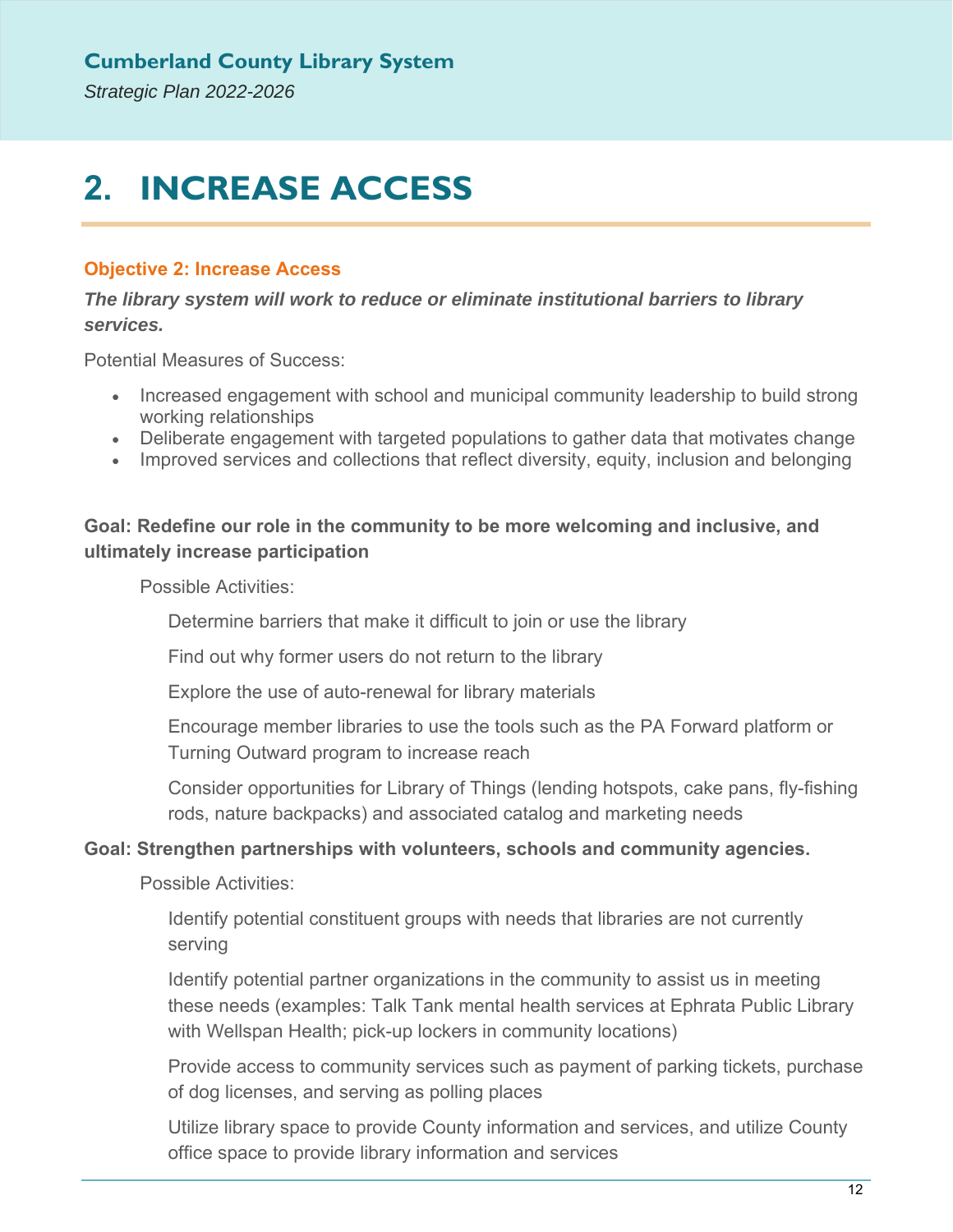#### *Strategic Plan 2022-2026*

Partner with schools to provide easy library card registration and access to library services

Continue to grow the STAR program through modernization of offerings and increased partnerships

Outreach to municipal and school leaders through County Municipal Leaders Forum and written communications

#### **Goal: Provide leadership for diversity, equity, inclusion and belonging initiatives.**

Possible Activities:

Ensure web site services continue to meet ADA requirements

Collect data on the cultural, language, physical and socioeconomic barriers of our constituents and work with member libraries to ensure spaces are inclusive

Provide opportunities for staff professional development around diversity, equity, inclusion and belonging

#### **Progress Report on Objective 2: Increase Access**

| ADOPTED ACTIONS AND PROGRESS (TO BE EDITED THROUGHOUT THE LIFE OF THE PLAN) |       |                  |  |
|-----------------------------------------------------------------------------|-------|------------------|--|
| <b>Action:</b>                                                              | Year: | <b>Progress:</b> |  |
|                                                                             |       |                  |  |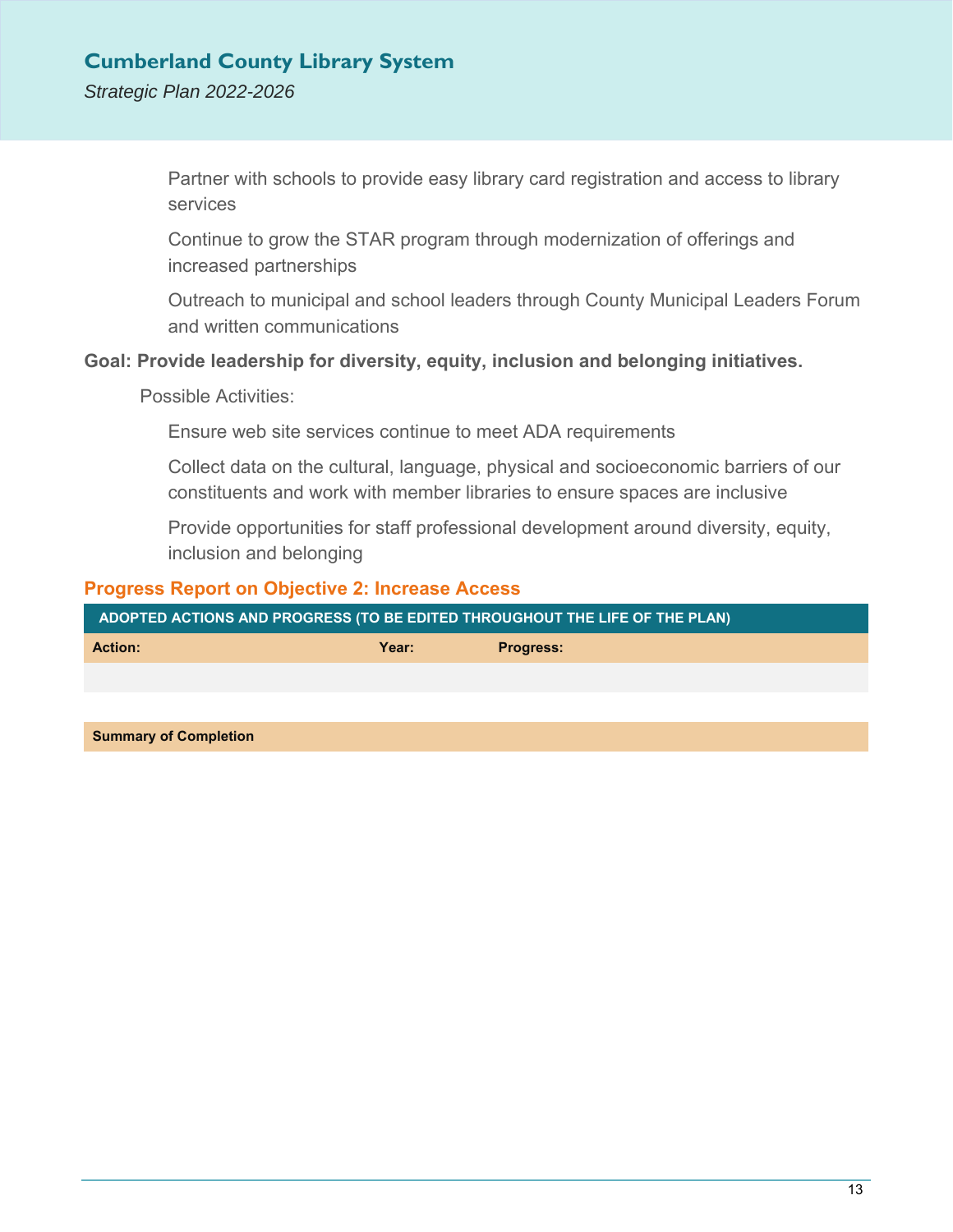# **3. SECURE FUNDING**

#### **Objective 3: Secure Funding**

*Through advocacy, education and strong fiscal management, the library system will ensure member libraries and the library system remain well funded institutions.* 

Potential Measures of Success:

- Increase advocacy efforts with elected officials at all levels
- Secure funding from additional sources to maintain or increase local financial effort
- Adoption of a new funding formula

#### **Goal: Develop advocacy skills and tools that can be used by all staff, board members, Friends, and volunteers to increase funding to libraries.**

Possible Activities:

Provide orientation information for Board and library directors that addresses library funding

Develop an advocacy toolkit specific to Cumberland County libraries

Provide training and marketing materials for advocates

Host legislative events and a communication campaign

Participate in state and national advocacy events

#### **Goal: Develop creative ways to secure private funding from the community.**

Possible Activities:

Develop a reporting / tracking system for fundraisers by member libraries / Friends groups

Continue to support a donor database, including training and National Change of Address checks

Provide training to directors, development staff and board members on how to secure major gifts and endowments

Support the Foundation in developing an endowment to provide grant opportunities to member libraries

**Goal: Modernize the funding formula for distributions to member libraries to focus on quality library service measures.**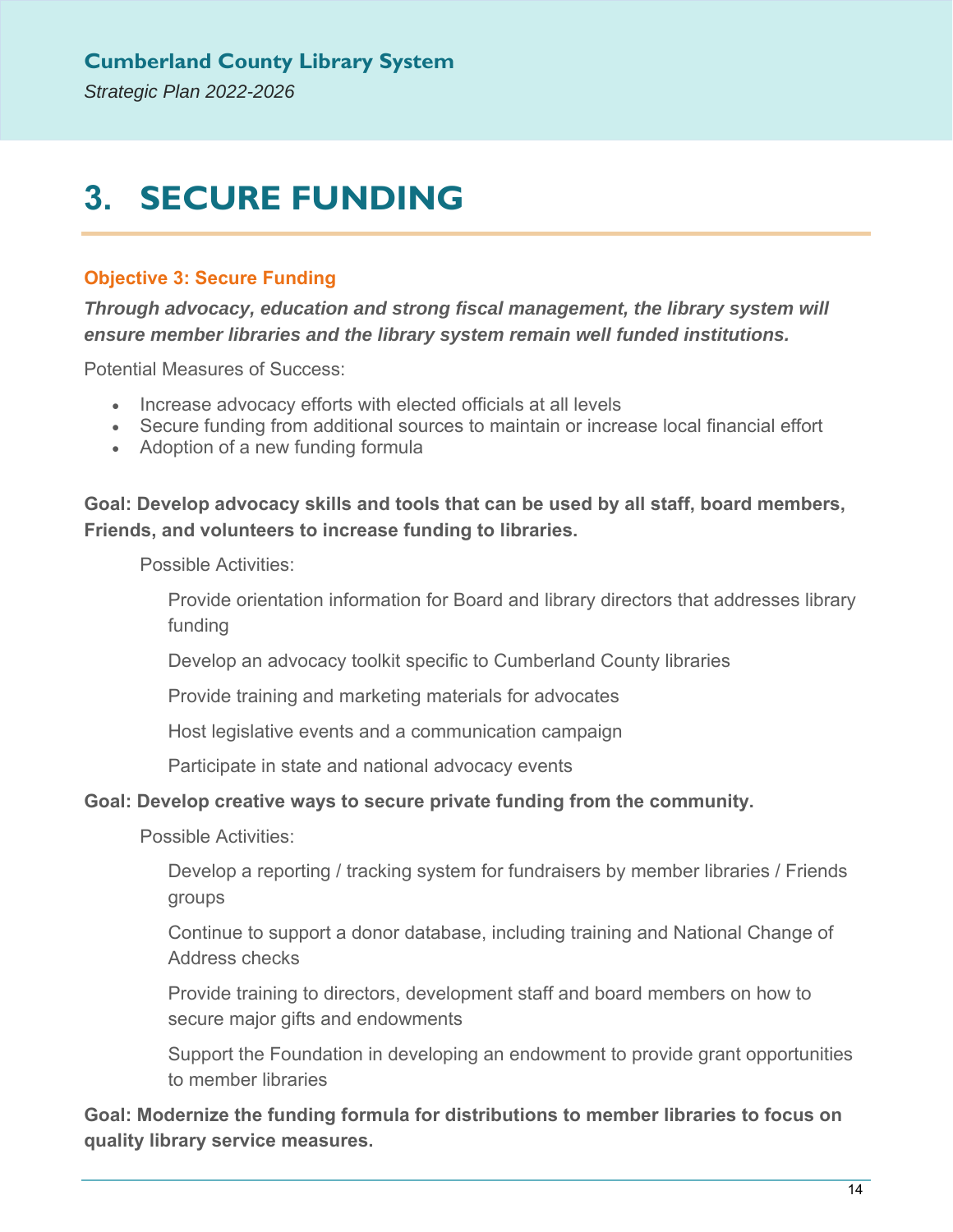*Strategic Plan 2022-2026*

Possible Activities

Conduct a review of the funding formula and recommend essential changes that will facilitate collaboration among member libraries.

#### **Progress Report on Objective 3: Secure Funding**

| ADOPTED ACTIONS AND PROGRESS (TO BE EDITED THROUGHOUT THE LIFE OF THE PLAN) |       |                  |  |
|-----------------------------------------------------------------------------|-------|------------------|--|
| <b>Action:</b>                                                              | Year: | <b>Progress:</b> |  |
|                                                                             |       |                  |  |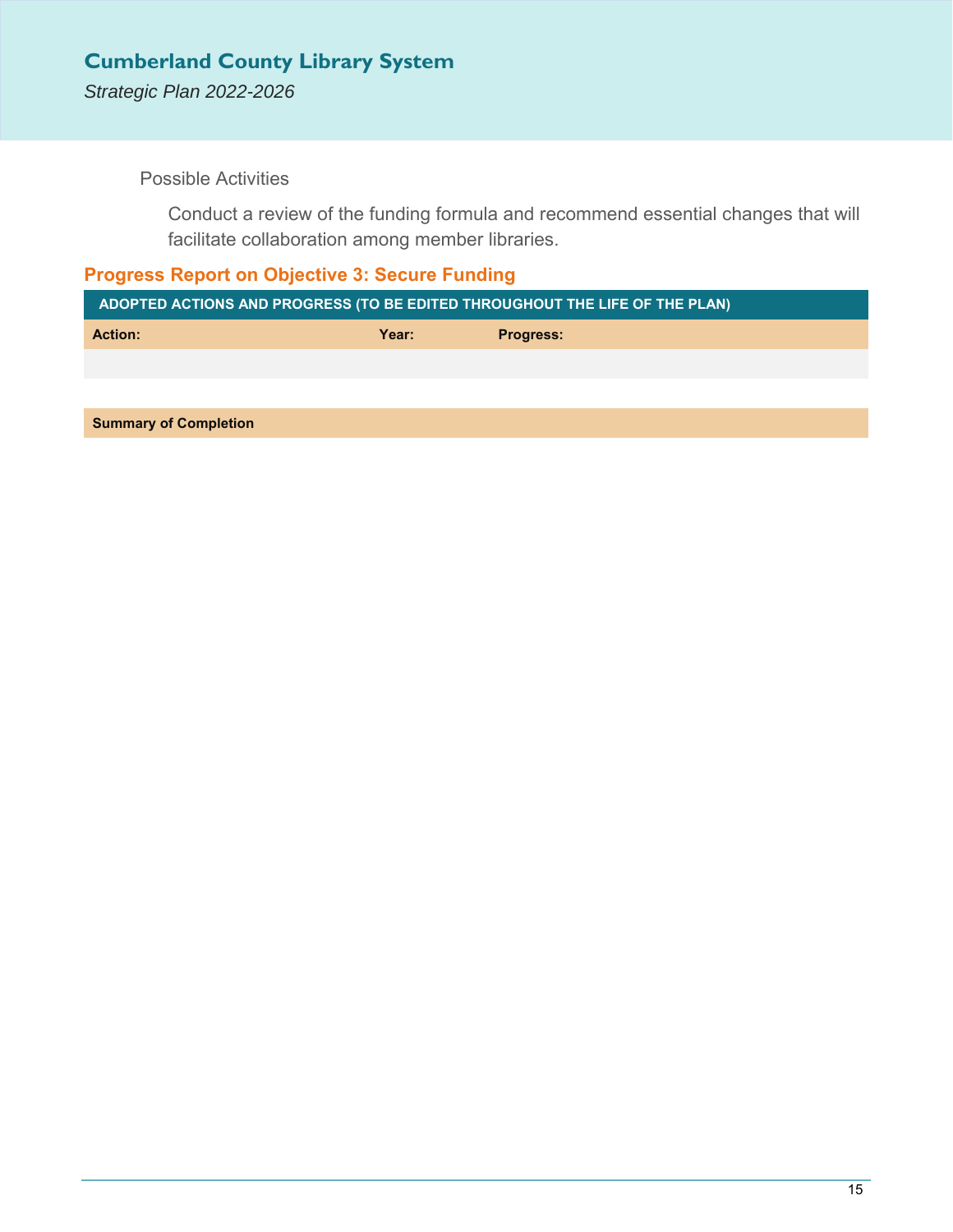## **4. SUPPORT STAFF**

#### **Objective 4: Support Staff**

*The library system will plan and implement initiatives to attract and retain a high quality staff and develop leaders in the field.* 

Potential Measures of Success:

- Increased staff retention rate
- Increased levels of employee engagement
- Opportunities for professional development

#### **Goal: Coordinate the sharing of employee attraction and retention data among member libraries.**

Possible Activities:

Conduct a compensation and benefits analysis to ensure a competitive total rewards program at all member libraries

Examine all aspects such as salary scales, retention information, exit interview data, employee engagement, etc.

#### **Goal: Develop and implement a staff recruitment and retention strategy that can be utilized by member libraries.**

Possible activities:

Develop a local mentoring program for new staff at member libraries, and encourage lead administrators to participate in state or national level mentoring programs

Host events (such as welcome gatherings for new staff in key roles at member libraries) to orient new staff

Conduct an engagement survey

Conduct exit interviews

Participate in anti-harassment training

Provide appropriate software and adequate training (such as Office and ILS)

Ensure professional development opportunities for all staff

Incentivize length of employment within/across libraries in the system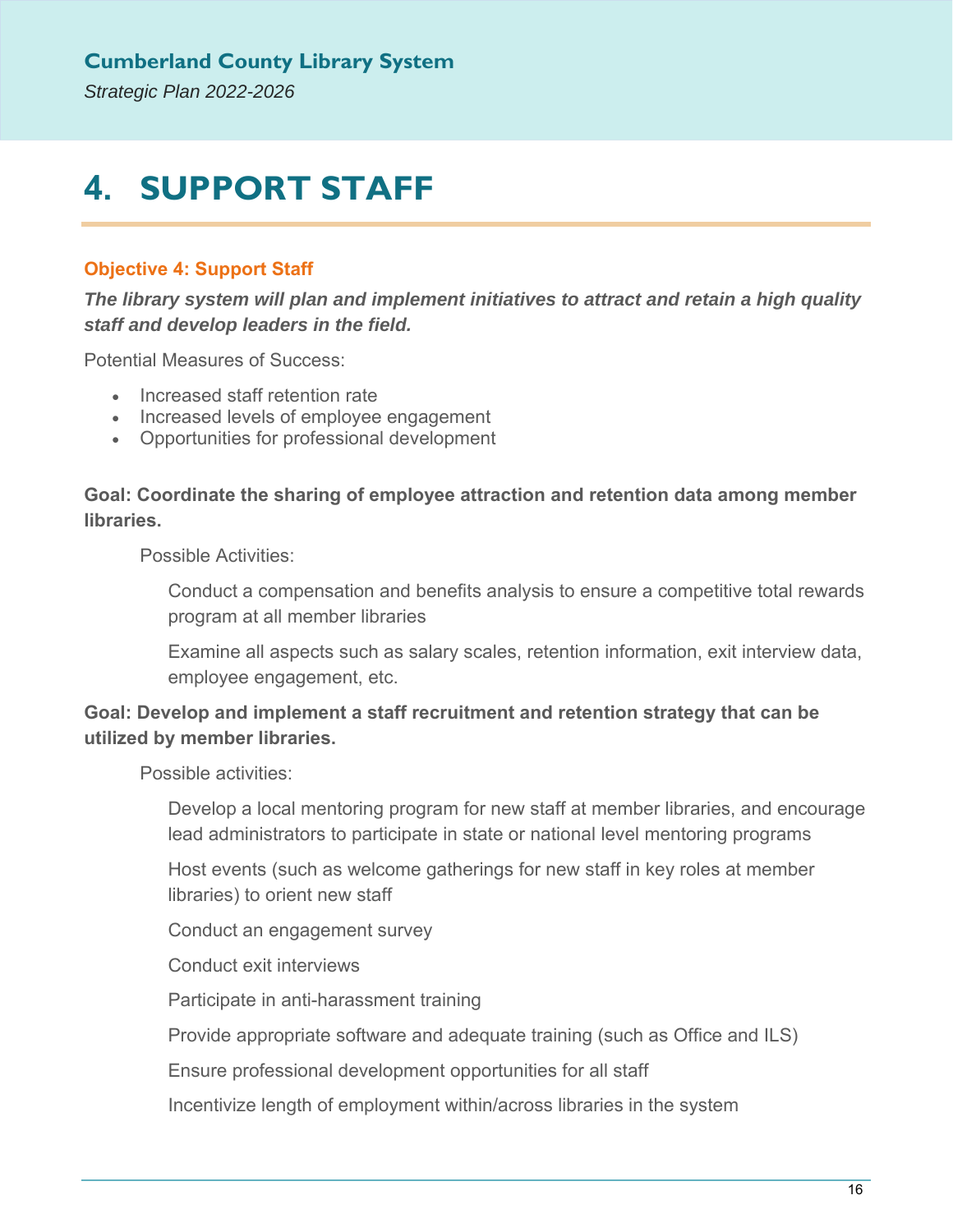*Strategic Plan 2022-2026*

#### **Goal: Establish an intentional leadership development process for key staffing areas to strengthen operations and decision making at all levels.**

Possible activities:

Provide leadership development training

Create staff leadership development plan processes and templates

Utilize system-wide teams for decision making

Modernize the staff intranet for organization of information and communication

Provide orientation for staff and Board members

Facilitate mentoring opportunities within member libraries or with other libraries in the Commonwealth

#### **Progress Report on Objective 4: Support Staff**

| ADOPTED ACTIONS AND PROGRESS (TO BE EDITED THROUGHOUT THE LIFE OF THE PLAN) |       |                  |  |
|-----------------------------------------------------------------------------|-------|------------------|--|
| <b>Action:</b>                                                              | Year: | <b>Progress:</b> |  |
|                                                                             |       |                  |  |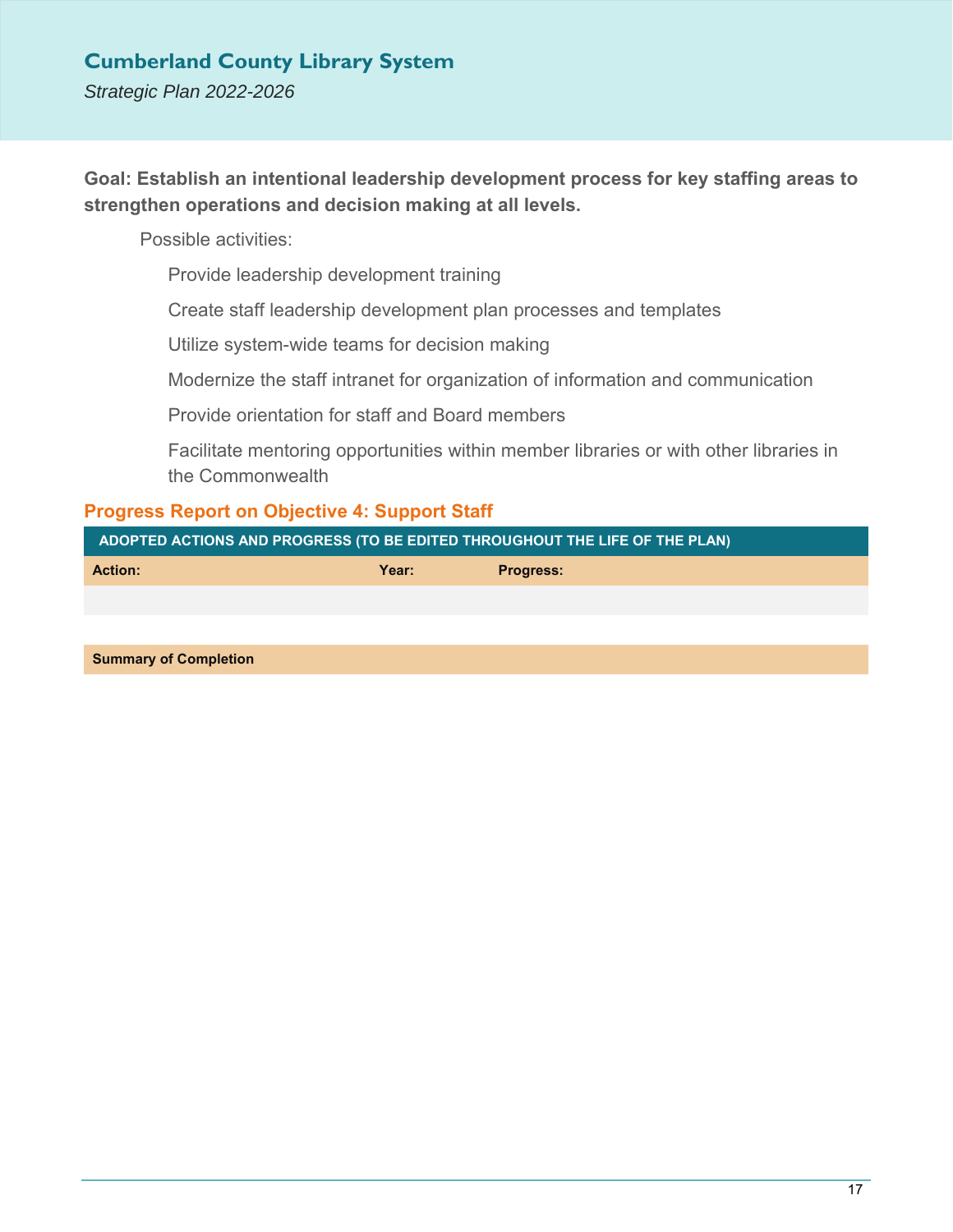# **5. CONTINUE INNOVATION**

#### **Objective 5: Continue Innovation**

*To ensure sustainability and continuity of operations, the library system will continue to focus on the future and adjust strategies to best serve our community.* 

Potential Measures of Success:

- Demonstrated awareness of change in the world around us
- A functional continuity of operations plan communicated to leadership
- Improved scope of services that meets demands

#### **Goal: Revise and implement a continuity of operations plan for the library system and all member libraries.**

Possible activities:

Prepare for remote work (hardware, software, policies) in case of disaster

Document common processes

Re-establish partnerships with member libraries for the temporary rehousing of the system headquarters in the face of disaster

Develop an enhanced strategy for security of our computer network and software programs that includes frequent changing of passwords and multi-factor authentication

Consider revisions to the computer use policy for staff and public

#### **Goal: Maintain and adjust levels and offerings of services to meet consumer expectations in a rapidly changing world.**

Possible activities:

Maintain a modernized catalog and patron database software (ILS) with affiliated customer services such as patron access catalog, text notifications and a mobile app

Continue to modernize the library system website and affiliated customer services such as event calendars and database offerings

Explore and implement RFID enhancements

Provide support to a summer learning program app

Continue and enhance curbside pickup